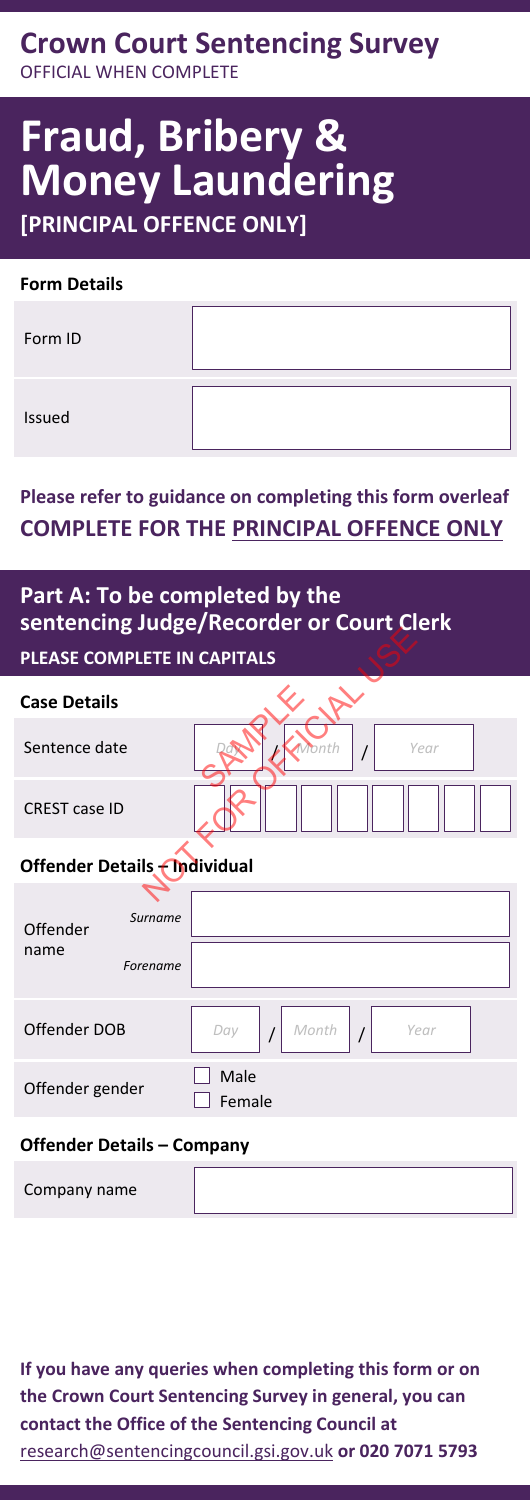# **Part B: To be completed by the sentencing Judge/Recorder for the <b>PRINCIPAL OFFENCE ONLY SEE ROLY** SEE NOTES OVERLEAF

|                                             | 1. Type of offence FOR BREACHES, SEE NOTES OVERLEAF         |                                   | 3. Definitive guideline - Step 1 Offence Seriousness                                              |                                                        |  |
|---------------------------------------------|-------------------------------------------------------------|-----------------------------------|---------------------------------------------------------------------------------------------------|--------------------------------------------------------|--|
| Single offence                              |                                                             |                                   | (a) Culpability                                                                                   |                                                        |  |
|                                             | Multiple offences - ANSWER FOR THE PRINCIPAL OFFENCE ONLY   |                                   | A - High culpability                                                                              |                                                        |  |
| Principal offence:<br>Fraudulent evasion of |                                                             |                                   | Leading role in group as part of group activity                                                   |                                                        |  |
| Section 1 Fraud Act 2006<br>tax/duty        |                                                             |                                   | Involvement of others through pressure, influence<br>Abuse of position of trust or responsibility |                                                        |  |
| Conspiracy to defraud                       |                                                             | Dishonest representations         | Sophisticated nature of offence/significant planning                                              |                                                        |  |
| False accounting<br>Possession of articles  | for benefits etc<br>False representation for                |                                   | Period over which offence was committed                                                           |                                                        |  |
| Making/supplying articles                   | benefits etc                                                |                                   | Large number of different victims                                                                 |                                                        |  |
| Fraud - cheat the revenue                   |                                                             | Criminal property offences        | Specific targeting of vulnerable victim                                                           |                                                        |  |
| Other (please specify in box below)         |                                                             |                                   | Intended corruption (directly or indirectly) of:                                                  |                                                        |  |
|                                             |                                                             |                                   | Senior official performing a public function                                                      |                                                        |  |
|                                             |                                                             |                                   | Law enforcement officer                                                                           |                                                        |  |
| Guideline used:                             |                                                             |                                   | High level of gain<br>$\Box$                                                                      |                                                        |  |
| Fraud                                       | Benefit fraud                                               |                                   | <b>B-Medium culpability</b>                                                                       |                                                        |  |
| Possessing/making/supplying                 | Money laundering                                            |                                   | Category A or C factors not present                                                               |                                                        |  |
| articles for use in fraud                   | <b>Bribery</b>                                              |                                   | Significant role in group as part of group activity<br>Claim not fraudulent from outset           |                                                        |  |
| Revenue fraud                               | Corporate offenders                                         |                                   | $C$ – Low culpability                                                                             |                                                        |  |
|                                             | 2. Sentence outcome (for the PRINCIPAL OFFENCE ONLY)        |                                   | Involved through coercion, intimidation or exploitation                                           |                                                        |  |
| SEE NOTES OVERLEAF, TICK ALL THAT APPLY     |                                                             |                                   | Not motivated by personal gain                                                                    |                                                        |  |
| (a) Custodial Sentence                      |                                                             |                                   | Peripheral role in organised fraud                                                                |                                                        |  |
|                                             | Length                                                      |                                   | Opportunistic offence/lack of planning                                                            |                                                        |  |
| Determinate                                 |                                                             |                                   | Limited awareness/understanding of extent of                                                      |                                                        |  |
|                                             | Custodial Term                                              | <b>Extension Period</b>           | fraudulent/criminal/corrupt activity                                                              |                                                        |  |
| Extended                                    |                                                             |                                   | Limited role under direction                                                                      |                                                        |  |
|                                             |                                                             |                                   | (b) Harm                                                                                          |                                                        |  |
| Life                                        | Minimum Term                                                |                                   | "Possessing, making, supplying                                                                    | All other offences                                     |  |
| <b>Hospital Order</b>                       |                                                             |                                   | articles for use" guideline<br><b>Greater Harm</b>                                                | Harm A                                                 |  |
|                                             | (b) Suspended Sentence Order or Community Order             |                                   | Large number of articles                                                                          | <b>Category 1</b>                                      |  |
|                                             |                                                             |                                   | created/supplied/possessed                                                                        | Category 2 or risk of Cat<br>Category 3 or risk of Cat |  |
| SSO                                         | Length                                                      | <b>Suspension Period</b>          | Article(s) have potential for                                                                     | Category 4 or risk of Cat                              |  |
|                                             |                                                             |                                   | fraudulent acts involving:                                                                        | Category 5 or risk of Cat                              |  |
| Community Order                             | Length                                                      |                                   | $\Box$ Large number of victims                                                                    | Category 6                                             |  |
|                                             | Requirements of Suspended Sentence Order or Community Order |                                   | Significant sums<br>Use of third party identities                                                 | Category 7                                             |  |
|                                             | TICK ALL ADULT REQUIREMENTS GIVEN OR NEAREST YRO EQUIVALENT |                                   | High level of gain                                                                                | Harm B - Fraud guideline or                            |  |
|                                             |                                                             |                                   | <b>Lesser Harm</b>                                                                                | High                                                   |  |
| Supervision                                 | Length                                                      |                                   | Lesser harm                                                                                       | Serious effect on victim                               |  |
|                                             |                                                             |                                   |                                                                                                   | Victim particularly vulner                             |  |
| Unpaid work                                 | Length                                                      |                                   |                                                                                                   | Medium<br>Considerable effect on vi                    |  |
|                                             |                                                             |                                   |                                                                                                   | Low                                                    |  |
| Curfew                                      | Period                                                      |                                   |                                                                                                   | Some impact on victim                                  |  |
|                                             |                                                             |                                   |                                                                                                   |                                                        |  |
| Activity                                    | Time to Complete                                            |                                   | 4. Definitive guideline - Step 2<br>TO BE COMPLETED FOR ALL OFFENCES                              |                                                        |  |
| Prohibited activity                         |                                                             | Mental health treatment           |                                                                                                   |                                                        |  |
| Exclusion                                   | Drug rehabilitation                                         |                                   | (a) Factors increasing seriousness<br><b>Statutory aggravating factors</b>                        |                                                        |  |
| Residence                                   | Alcohol treatment                                           |                                   | Previous relevant convictions: $\Box$ 1-3                                                         | $\vert$ 4-9<br>$10+$                                   |  |
| Foreign travel prohibition                  | Alcohol abstinence and                                      |                                   | Offence committed on bail                                                                         |                                                        |  |
| Attendance centre                           | monitoring (pilot scheme)                                   |                                   | Other aggravating factors                                                                         |                                                        |  |
|                                             | Programme(s) (please specify in box below)                  |                                   | Steps taken to prevent reporting/assisting prosecution                                            |                                                        |  |
|                                             |                                                             |                                   | Established evidence of community impact                                                          |                                                        |  |
|                                             |                                                             |                                   | Failure to comply with current court orders                                                       |                                                        |  |
| (c) Other outcome                           |                                                             |                                   | On licence<br><b>TICs</b>                                                                         |                                                        |  |
|                                             |                                                             |                                   | Failure to respond to warnings/concerns                                                           |                                                        |  |
| Amount £<br>Fine                            |                                                             | Offences committed across borders |                                                                                                   |                                                        |  |
| Conditional discharge                       |                                                             |                                   | Blame wrongly placed on others                                                                    |                                                        |  |
| Absolute discharge                          |                                                             |                                   | Claim fraudulent from the outset                                                                  |                                                        |  |
|                                             | RECORD COMPENSATION, CONFISCATION & COSTS IN SECTION 6      |                                   | Proceeds of fraud funded lavish lifestyle                                                         |                                                        |  |

|                 | 3. Definitive guideline - Step 1 Offence Seriousness           | (a) Factors increasing seriousness (cont'd)                                                           |
|-----------------|----------------------------------------------------------------|-------------------------------------------------------------------------------------------------------|
|                 | (a) Culpability                                                | Period over which offence was committed                                                               |
| : ONLY          | A - High culpability                                           | Number of false declarations                                                                          |
|                 | Leading role in group as part of group activity                | Damage to third party                                                                                 |
| of              | Involvement of others through pressure, influence              | Attempts to conceal/dispose of evidence                                                               |
|                 | Abuse of position of trust or responsibility                   | Other factors (please specify in box below)                                                           |
| itations        | Sophisticated nature of offence/significant planning           |                                                                                                       |
| n for           | Period over which offence was committed                        |                                                                                                       |
|                 | Large number of different victims                              |                                                                                                       |
| <b>offences</b> | Specific targeting of vulnerable victim                        | (b) Factors reducing seriousness or reflecting personal mitigation                                    |
|                 | Intended corruption (directly or indirectly) of:               | No previous relevant convictions                                                                      |
|                 | Senior official performing a public function                   | Remorse                                                                                               |
|                 | Law enforcement officer                                        | Good character/exemplary conduct                                                                      |
|                 |                                                                | Little/no prospect of success                                                                         |
|                 | High level of gain                                             | Serious medical conditions                                                                            |
|                 | <b>B-Medium culpability</b>                                    | Age/lack of maturity affecting responsibility                                                         |
|                 | Category A or C factors not present                            | Lapse of time not fault of offender                                                                   |
|                 | Significant role in group as part of group activity            | Mental disorder/learning disability where not linked to the                                           |
| S.              | Claim not fraudulent from outset                               | commission of the offence                                                                             |
| NLY)            | $C$ – Low culpability                                          | Sole/primary carer for dependent relatives                                                            |
|                 | Involved through coercion, intimidation or exploitation        | Early active cooperation with authorities                                                             |
|                 | Not motivated by personal gain                                 | Determination/demonstration to address addiction/behaviour                                            |
|                 | Peripheral role in organised fraud                             | Activity originally legitimate                                                                        |
|                 | Opportunistic offence/lack of planning                         | Legitimate entitlement to benefits not claimed                                                        |
|                 | Limited awareness/understanding of extent of                   | Significant hardship due to exceptional circumstances                                                 |
| Period          | fraudulent/criminal/corrupt activity                           | Other factors (please specify in box below)                                                           |
|                 | Limited role under direction                                   |                                                                                                       |
|                 | (b) Harm                                                       |                                                                                                       |
|                 | "Possessing, making, supplying<br>All other offences           |                                                                                                       |
|                 | articles for use" guideline<br>Harm A                          |                                                                                                       |
|                 | <b>Greater Harm</b><br><b>Category 1</b>                       | 5. Indication of guilt/guilty plea SEE NOTES OVERLEAF                                                 |
|                 | Large number of articles<br>Category 2 or risk of Cat 1        | Was guilt indicated at police station?                                                                |
|                 | created/supplied/possessed<br>Category 3 or risk of Cat 2      | Yes<br><b>No</b><br>Don't know                                                                        |
| Period          | Article(s) have potential for<br>Category 4 or risk of Cat 3   |                                                                                                       |
|                 | fraudulent acts involving:<br>Category 5 or risk of Cat 4      | Was a guilty plea entered for the principal offence?                                                  |
|                 | Large number of victims<br>Category 6                          | No<br>Yes<br>$\Box$                                                                                   |
|                 | Significant sums<br>Category 7                                 | Where was guilty plea indicated in the court process?                                                 |
| y Order         | Use of third party identities<br>Harm B - Fraud guideline only | At magistrates' court<br>At PCMH                                                                      |
| 'ALENT          | High level of gain<br>High                                     | At preliminary hearing<br>After PCMH/prior to                                                         |
|                 | <b>Lesser Harm</b><br>Serious effect on victim                 | day of trial<br>Between preliminary hearing                                                           |
|                 | Lesser harm<br>Victim particularly vulnerable                  | At/after day of trial<br>and PCMH                                                                     |
|                 | Medium                                                         |                                                                                                       |
|                 | Considerable effect on victim                                  | Was the guilty plea entered at the first reasonable opportunity?                                      |
|                 | Low                                                            | $\Box$ Yes<br>No<br>$\Box$                                                                            |
|                 | Some impact on victim                                          | Approximately what reduction                                                                          |
|                 |                                                                | for guilty plea was given?<br>$\%$                                                                    |
|                 | 4. Definitive guideline - Step 2                               | <b>SEE NOTES OVERLEAF</b>                                                                             |
|                 | TO BE COMPLETED FOR ALL OFFENCES                               | <b>6. Additional factors</b>                                                                          |
| tment           | (a) Factors increasing seriousness                             |                                                                                                       |
|                 | <b>Statutory aggravating factors</b>                           | Were any of the following other factors present or stated to<br>have influenced the sentence imposed? |
|                 | Previous relevant convictions: $\Box$ 1-3<br>$10+$<br>4-9      |                                                                                                       |
| and             | Offence committed on bail                                      | DO NOT INCLUDE ANYTHING THAT IS COVERED ELSEWHERE ON THIS FORM                                        |
| eme)            | Other aggravating factors                                      | Totality principle<br><b>Compensation Order</b>                                                       |
|                 | Steps taken to prevent reporting/assisting prosecution         | Consecutive sentence<br><b>Confiscation Order</b>                                                     |
|                 | Established evidence of community impact                       | Concurrent sentence<br>Costs                                                                          |
|                 | Failure to comply with current court orders                    | Multiple defendants<br>Serving another sentence                                                       |
|                 | On licence                                                     | Ancillary Order                                                                                       |
|                 | <b>TICs</b>                                                    | Other factors that you stated and are relevant to the                                                 |
|                 | Failure to respond to warnings/concerns                        | sentencing decision, for example S.116 Return to Custody, TICs                                        |
|                 | Offences committed across borders                              | (please specify in box below)                                                                         |
|                 | Blame wrongly placed on others                                 |                                                                                                       |